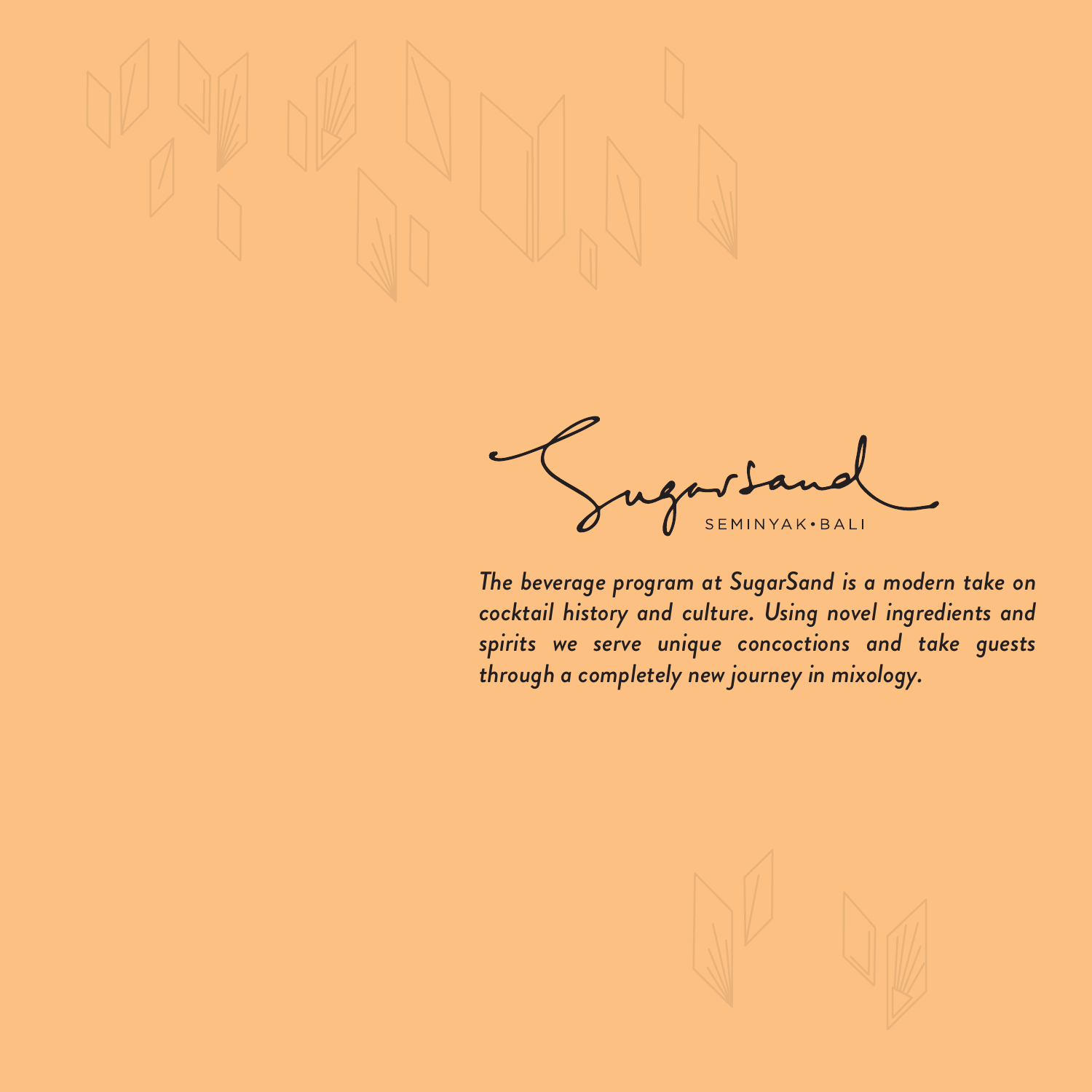| <b>SPARKLING</b>                                                                      |  |
|---------------------------------------------------------------------------------------|--|
| Sababay Ascaro Prosecco style, Pinot<br>Grigio - Muscat St. Vallier, Bali - Indonesia |  |
| <b>WHITE WINE</b>                                                                     |  |

| Two island, Pinot Grigio, Bali - Indonesia             | 120 |
|--------------------------------------------------------|-----|
| Shearwater, Sauvignon Blanc, Marlborough - New Zealand | 145 |
| Envyfol, Chardonay, Vin De Pay - France                | 135 |

### **RED WINE**

| Two island, Pinot Noir, Bali - Indonesia                         | 120 |
|------------------------------------------------------------------|-----|
| Wolfblass Eaglehawk, Shiraz merlot carbenet, Barrosa - Australia | 145 |
| 30 mile, Shiraz, Quarisa - Australia                             | 135 |

#### **ROSE WINE**

**Black Cottage, Pinot Rose, Marlborough, New Zealand 145**

## **SAKE & SOCHU**

| Choya Umeshu                                 | 125 1650 |
|----------------------------------------------|----------|
| Ozeki Hana Awaka (Sparkling sake) 250mls     | 675      |
| Ozeki Hana Fuga Yuzu (Sparkling sake) 250mls | 615      |
| Shiokawa Cowboy Junmai Ginjo Genshu 300 mls  | 900      |
| Ozeki Honjozo Kara Tamba 300mls              | 850      |
| Gekkeikan Nigori Sake 300mls                 | 750      |
|                                              |          |



 $\blacksquare$ 

Many of our drinks come without a straw Should you require one please ask your waiter.

Many of our drinks come without a straw<br>Should you require one please ask your waiter.

#### **SHARING is CARING 500**

#### **RED SPICE SANGRIA**

*Red wine, White chocolate, Mulled spice, Lemon, Orange.*

# **ROSE SANGRIA**

*Rose wine, Curacao, Honey, Guava, Apple and Kafir leaf.*

#### **WHITE SANGRIA**

*White wine, Reach, Citrus, Elderflower, Sunkist and Mint.*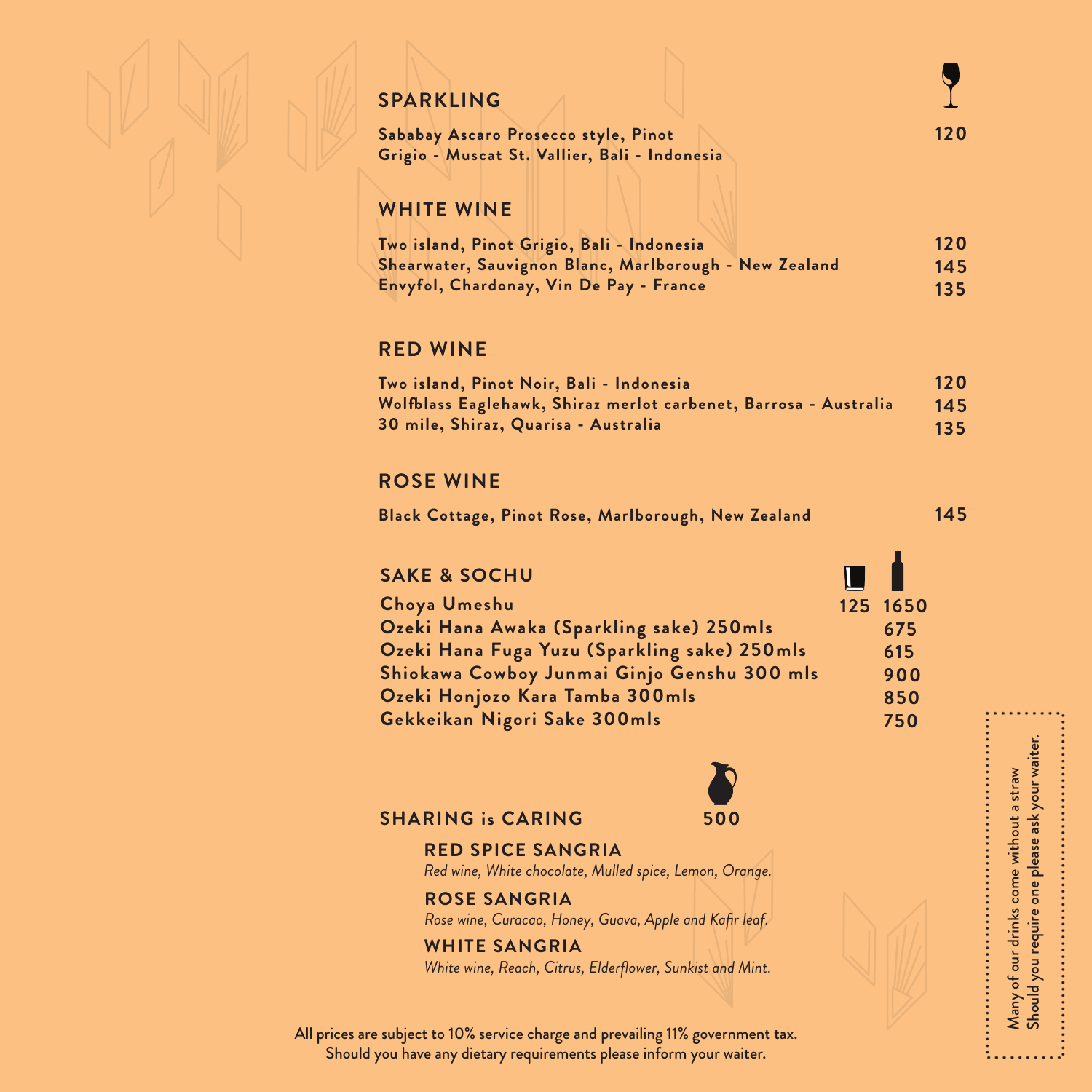# **COCKTAILS**

*Banana water has many healing properties, increasing your energy and soothing your stomach are just two. By adding fresh pineapple chunks, bar made falernum and a generous serving of rich spiced rum we create the perfect tropical tonic with a kick.*





#### **TROPIKALIA 130**

Spiced *rum, Falernum, Grilled pineapple, Banana water, Angostura bitters. Blended & served over crushed ice All day refresher*

*This is our tribute to Dick Bradsell, pioneer of the London cocktail scene and inventor of the legendary Espresso Martini. Salted caramelized coconut and local spice blend with*  Kintamani coffee for a unique and revitalising libation experience.



#### **BEAM ME UP 125**

Vodka, Coffee, Butterscotch, Coffee Liqueur, White chocolate cone. *Pick me up*

*A drink celebrating the union of eastern and western influences. A sublime juxtaposition of the fiery chili and the subtle floral notes of the elderflower.*



#### **YIN & YANG 120**

*Vodka, Chili, Elderflower, Lemon, Vanilla, Vegan Foamee .* R *Double shaken & served up Late afternoon aperitif*

*The word 'julep' is thought to be derived from the ancient Persian 'gulab', which was a distilled rose petal concoction. Today we know and love it as the Mint Julep. We blend lychee and lemongrass for an exotic eastern twist.*



#### **LYCHEE JULEP 120**

*Spiced rum, Lychee, Lemongrass, Kafir lime leaf. Churned & served over crushed ice Zesty pick me up*

*Bask in the heat of the Island of the Gods' rays with this icy watermelon thirst quencher. Your bartender prescribes a dash of ginger for extra spice and satisfaction.*



#### **SOUL QUENCHER 120**

Many of our drinks come without a straw Should you require one please ask your waiter.

Should you require one please ask your waiter. Many of our drinks come without a straw

*Vodka, Watermelon, Lemon, Ginger, Vanilla. Blended & served frozen Bright & spicy*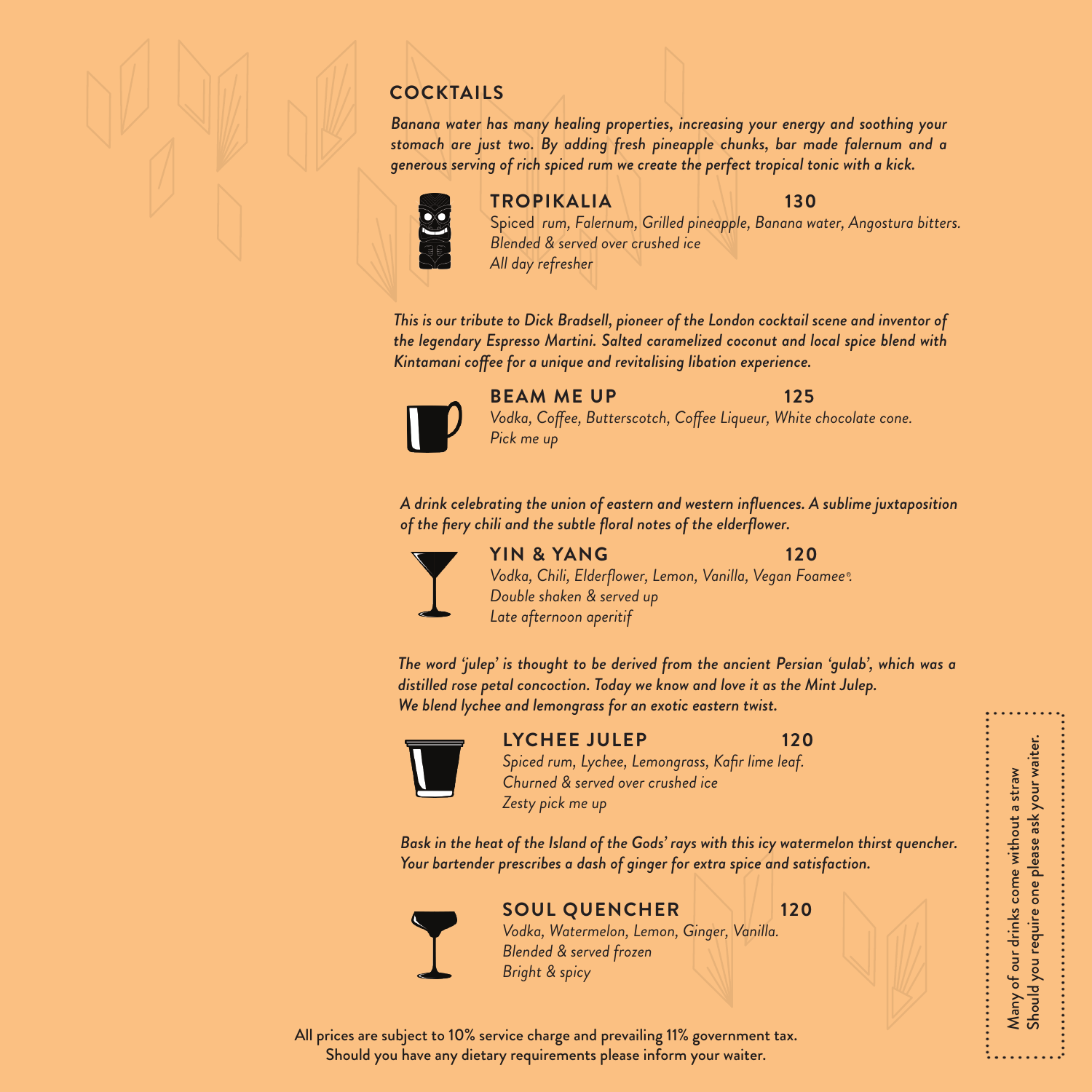*There are many conflicting stories about the history of the Margarita cocktail. Our favourite comes from the legendary Balinese Room in Galveston, Texas where, in 1948, head bartender Santos Cruz created a drink for the famous singer Peggy (Margaret)*  Lee. He used the Spanish version of her name, Margarita, and it has been a hit ever *since.*



#### **TEQUILA SUNSET 140**

*Tequila, Tangerine liqueur, Lime, Orange marmalade, Pink peppercorn. Served up cold or on the rocks All day refresher*

*There is no "Aperitivo" without the Spritz. We take the classic Italian after work wind-down drink and give it a fruity tropical twist.*



#### **STRAWBERRY SPRITZ 130**

*Italian bitter, Strawberry, Butterscotch, Sparkling wine. Shaken & carbonated Crisp afternoon refresher*

*The ubiquitous Daiquiri has been much maligned by cheap flavours and ingredients. Using fresh pineapple and aged rum, we then shake and strain rather than blending, giving us a delicious and authentic rendition of this classic cocktail.*



## **PINEAPPLE PASSION** 115

*Aged rum, Pineapple, Lime. Served up ice cold Pick me up* 

Hailed as the most delectable of all the tropical fruits, Queen Victoria reportedly offered *a knighthood to anyone who could bring her a dragon fruit in edible condition. Lucky for us, there is an abundance in the South East Asia region, and it pairs perfectly with gin. A match made in paradise.*



#### **PARADISE FOUND 120**

*Gin, Dragon fruit , Lemon, Honey, Almond. Shaken & served up Crisp & Clean*

*We love kiwis, the human and fruit varieties. This flash and zesty refresher combines fresh kiwi fruit, cucumber and pandan rum, sure to quench the thirst in this tropical heat.*



#### **KIWI COOLER 120**

Many of our drinks come without a straw Should you require one please ask your waiter.

Should you require one please ask your waiter. Many of our drinks come without a straw

*Rum, Pandan, Kiwi, Cucumber, Lime, Orange bitters. Swizzled & Served tall over crushed ice Zesty & Refreshing*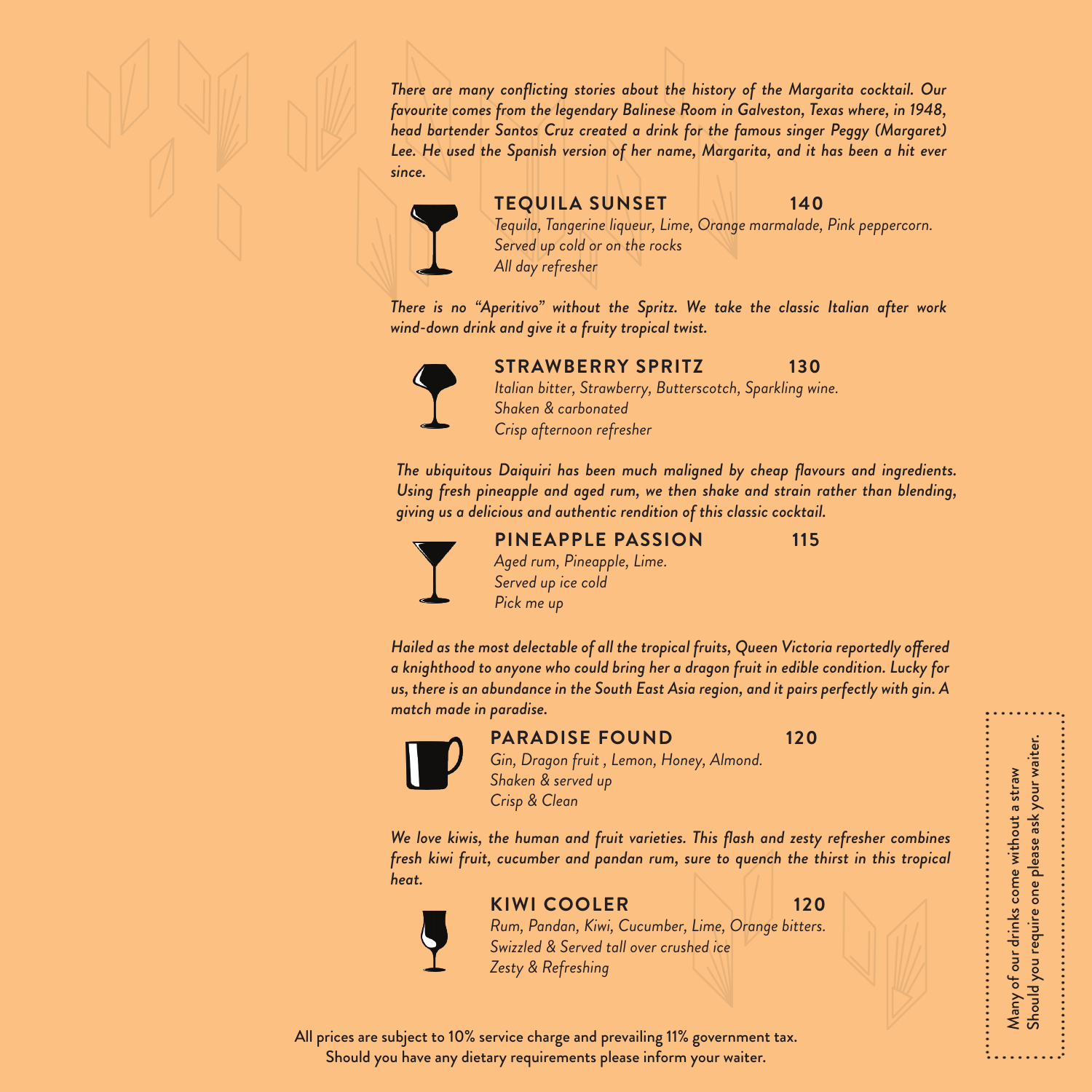# **SLOW INFUSED G&T 105**

*Our exquisite slow cooked gin concoctions have an exact preparation process using precise temperature control and a combination of premium Fever Tree tonic and locally sourced ingredients, blended to exotic perfection.*

**Red apples + Cinnamon** *Slowly infused dehydrated apple and gin, topped with cinnamon and tonic.*

**Lemongrass + Lemon** *Slowly infused lemongrass and gin, topped with lemon peel and tonic.*

**Basil + Lychee** *Slowly infused basil and gin, topped with fresh lychee and tonic.*

**Cucumber + Shiso** *Slowly infused cucumber and gin, topped with Shiso and tonic.*

#### **GIN**

| <b>Beefeater</b>             | 110 | 2150 |
|------------------------------|-----|------|
| Gordon's                     | 110 | 2150 |
| <b>Roku Suntory</b>          | 125 | 2200 |
| <b>Bombay Sapphire</b>       | 125 | 2500 |
| <b>Bulldog</b>               | 130 | 2700 |
| London No. 1                 | 135 | 2750 |
| <b>Boodles</b>               | 135 | 2750 |
| <b>Citadelle</b>             | 125 | 2500 |
| <b>Tangueray</b>             | 130 | 2750 |
| Tanqueray 10                 | 185 | 4000 |
| <b>Opihr Oriental Spiced</b> | 160 | 3400 |
| Hendrick's                   | 220 | 4000 |
| Monkey 47                    | 230 | 3500 |
| <b>Brockmans</b>             | 130 | 2800 |
|                              |     |      |

#### **RUM**

| <b>Plantation 3 Star</b>         | 110 | 1750 |
|----------------------------------|-----|------|
| <b>Plantation Dark</b>           | 115 | 1850 |
| <b>Captain Morgan White</b>      | 95  | 1250 |
| <b>Captain Morgan Spiced</b>     | 95  | 1250 |
| <b>Brugal Anejo</b>              | 120 | 2600 |
| <b>Bacardi Superior</b>          | 110 | 1850 |
| <b>Myers Dark</b>                | 115 | 1950 |
| Saint James Royal Ambre Agricole | 120 | 2500 |
| Havana Club 3                    | 115 | 1950 |
| <b>Kraken Spiced</b>             | 145 | 2800 |
| Ron Zacapa 23                    | 240 | 5400 |
| Ron Zacapa XO                    | 350 | 7800 |
|                                  |     |      |



Many of our drinks come without a straw<br>Should you require one please ask your waiter. Should you require one please ask your waiter. Many of our drinks come without a straw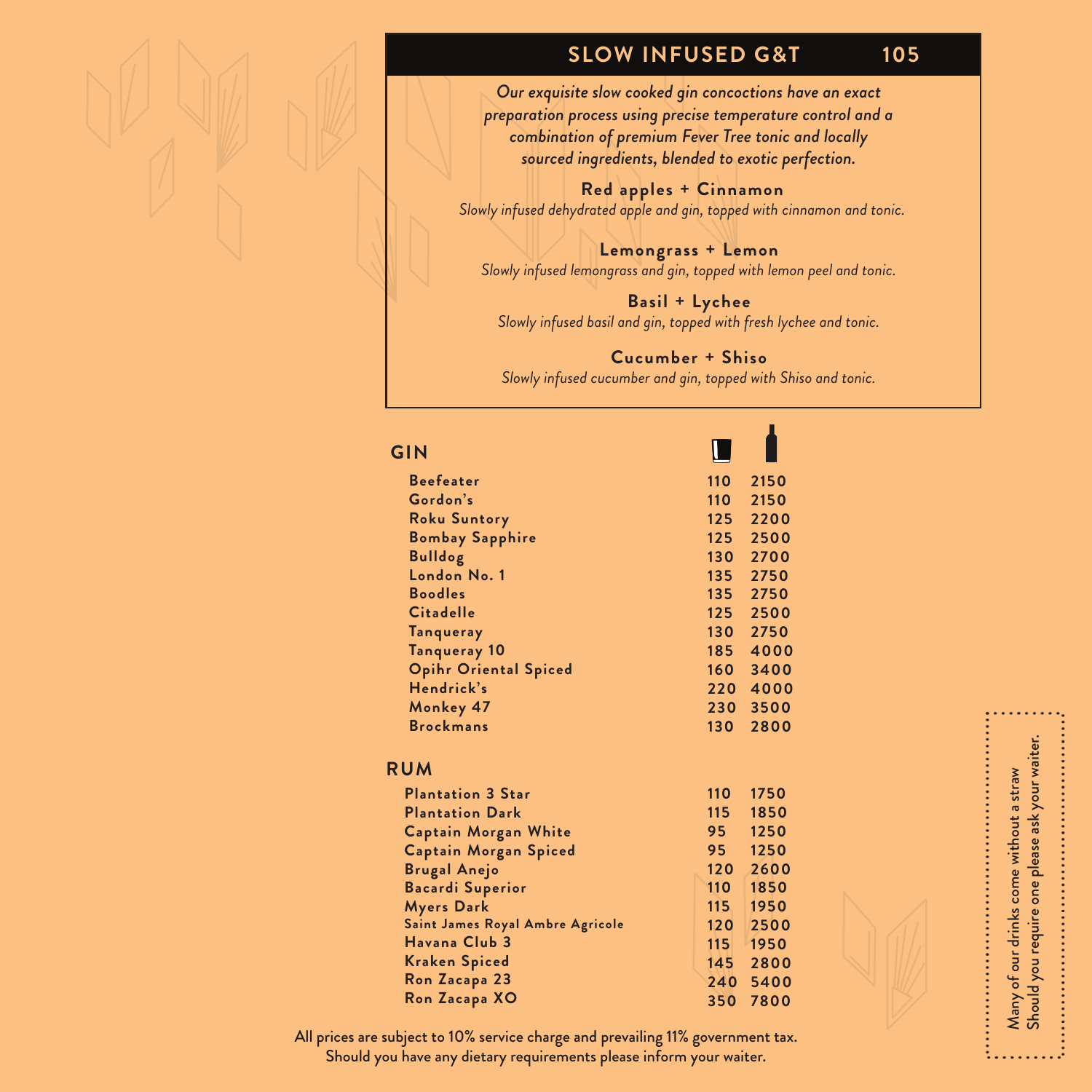| <b>IRISH</b>                                    |                  |              |
|-------------------------------------------------|------------------|--------------|
| <b>Bushmills</b>                                | 110              | 2250         |
| <b>BRANDY</b>                                   |                  |              |
| St. Remy V.S.O.P                                | 135              | 2500         |
|                                                 |                  |              |
| <b>TEQUILA</b>                                  |                  |              |
| El Jimador Reposado                             | 120              | 2250         |
| Jose Cuervo Tradicional                         | 120              | 2250         |
| Patron XO Café                                  | 125<br>200       | 2500<br>4500 |
| Patron Anejo<br>Don Julio Blanco                | 165              | 3600         |
| Don Julio Reposado                              | 175              | 4000         |
| 1800 Repasado                                   | 150              | 3200         |
| <b>SCOTCH</b>                                   |                  |              |
| <b>BLENDED</b>                                  |                  |              |
| <b>Johnnie Walker Red Label</b>                 | $110-1$          | 2180         |
| Johnnie Walker Black Label                      | 130 <sub>1</sub> | 2950         |
| <b>Monkey Shoulder</b>                          | 150              | 3500         |
| <b>Chivas Regal 12</b>                          | 135              | 3100         |
| <b>Chivas Regal 18</b>                          | 270              | 4500         |
| <b>SINGLE MALT</b>                              | 150 <sub>1</sub> | 3300         |
| Glen Turner Heritage Double Cask<br>Talisker 10 | 225              | 4900         |
| Singleton 12                                    | 225              | 4900         |
| <b>Bowmore 12</b>                               | 260              | 5500         |
| Auchentoshan 12                                 | 270              | 5800         |
| <b>Auchentoshan Three Wood</b>                  | 380              | 9200         |
| Macallan 12                                     | 350              | 8000         |
| <b>VODKA</b>                                    |                  |              |
| <b>Smirnoff Red</b>                             | 95               | 1250         |
| Stolichnaya                                     | 120              | 2500         |
| Tito's Handmade                                 | 120              | 2500         |
| <b>Ketel One</b>                                | 120              | 2500         |
| Ciroc                                           | 155              | 3350         |



**3350 155 3100 160 3450 165**

П

Many of our drinks come without a straw Should you require one please ask your waiter.

Many of our drinks come without a straw<br>Should you require one please ask your waiter.

٠.

All prices are subject to 10% service charge and prevailing 11% government tax. Should you have any dietary requirements please inform your waiter.

**BOURBON / RYE / SOUR MASH**

**Belvedere Beluga Grey Goose**

**Bulleit Bourbon Bulleit Rye Jim Beam White Jack Daniel No. 7 Jack Daniel Single Barrel**

**Maker's Mark**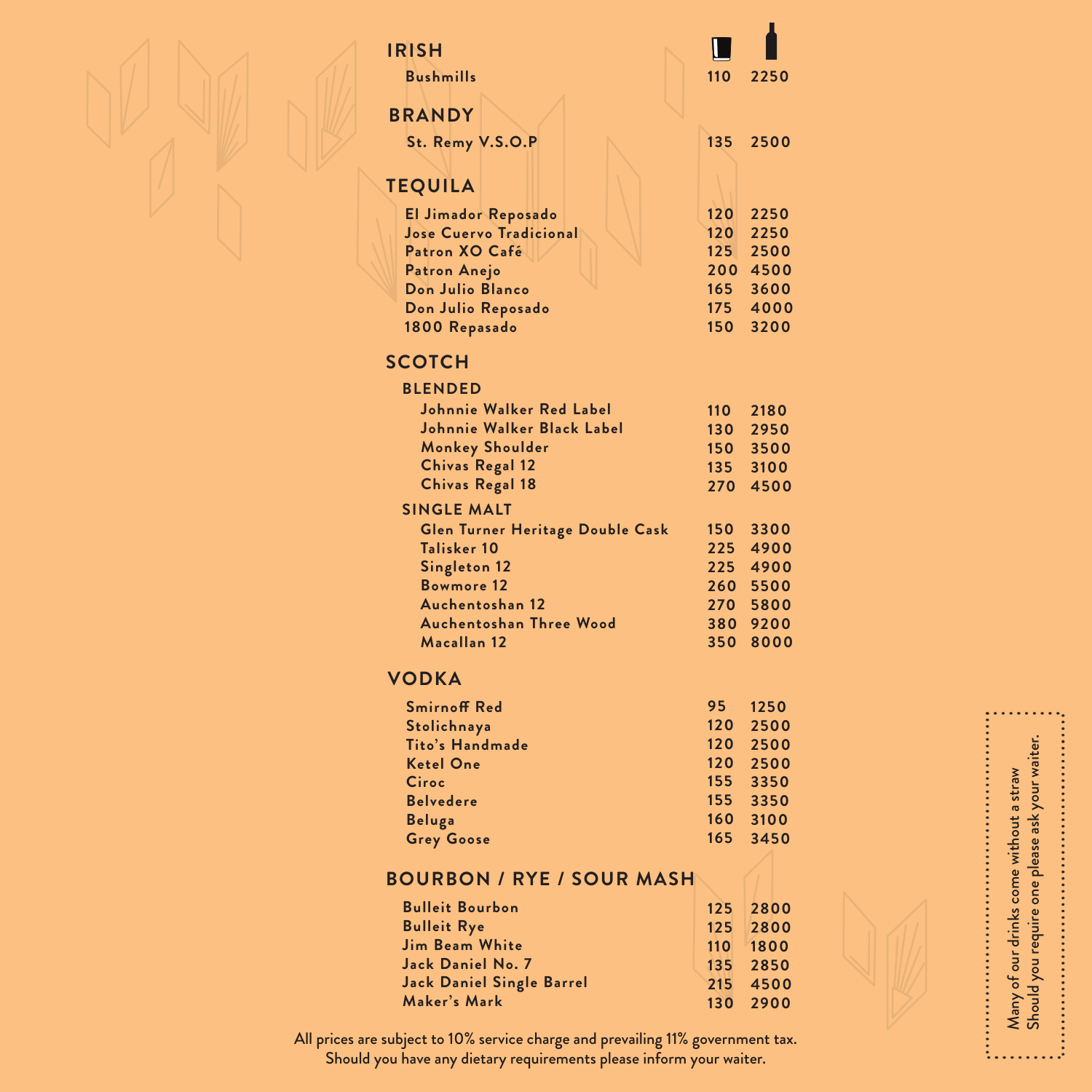|--|--|

#### **OTHER WHISKY**

| Jameson               |  | 110 2300   |
|-----------------------|--|------------|
| <b>Canadian Club</b>  |  | $110$ 2300 |
| Mars Iwai Tradition   |  | 115 2550   |
| Mars Maltage Cosmo    |  | 250 5300   |
| <b>Suntory Whisky</b> |  | 160 3500   |
|                       |  |            |

 $\overline{\mathbf{L}}$ 

## **AMARO / LIQUEUR**

| <b>Fernet Branca</b>       | 110 |
|----------------------------|-----|
| Campari                    | 110 |
| <b>Antica Formula</b>      | 110 |
| Luxardo Maraschino         | 110 |
| <b>Amaretto Disaronno</b>  | 120 |
| Jägermeister Ice Cold Shot | 110 |
| <b>St. Germain</b>         | 130 |
| <b>Baileys</b>             | 110 |
| Malibu                     | 110 |
| Drumbuie                   | 110 |
| Pernod                     | 110 |
| Cointreau                  | 120 |
| Frangelico                 | 150 |
| Vermouth                   | 110 |
| Kahlua                     | 110 |
| <b>Benedictine D.O.M</b>   | 180 |
| Midori                     | 110 |
| Vaccari Sambuca            | 135 |
|                            |     |

#### **BEERS**

| <b>Bintang</b>              | 60 |
|-----------------------------|----|
| <b>Bintang Radler Lemon</b> | 60 |
| <b>Heineken</b>             | 70 |
| San Miguel Light            | 70 |
| Singaraja                   | 50 |

Many of our drinks come without a straw Should you require one please ask your waiter.

Many of our drinks come without a straw<br>Should you require one please ask your waiter.

#### **MOCKTAILS 55**

#### **STRAWBERRIES & CREAM**

*Strawberry, Banana, Vanilla, Coconut cream.*

#### **PINEAPPLE PALM**

*Pineapple, Basil, Palm sugar, Ginger beer.*

#### **GET FRESH**

*Cucumber, Mint, Elderflower, Tonic.*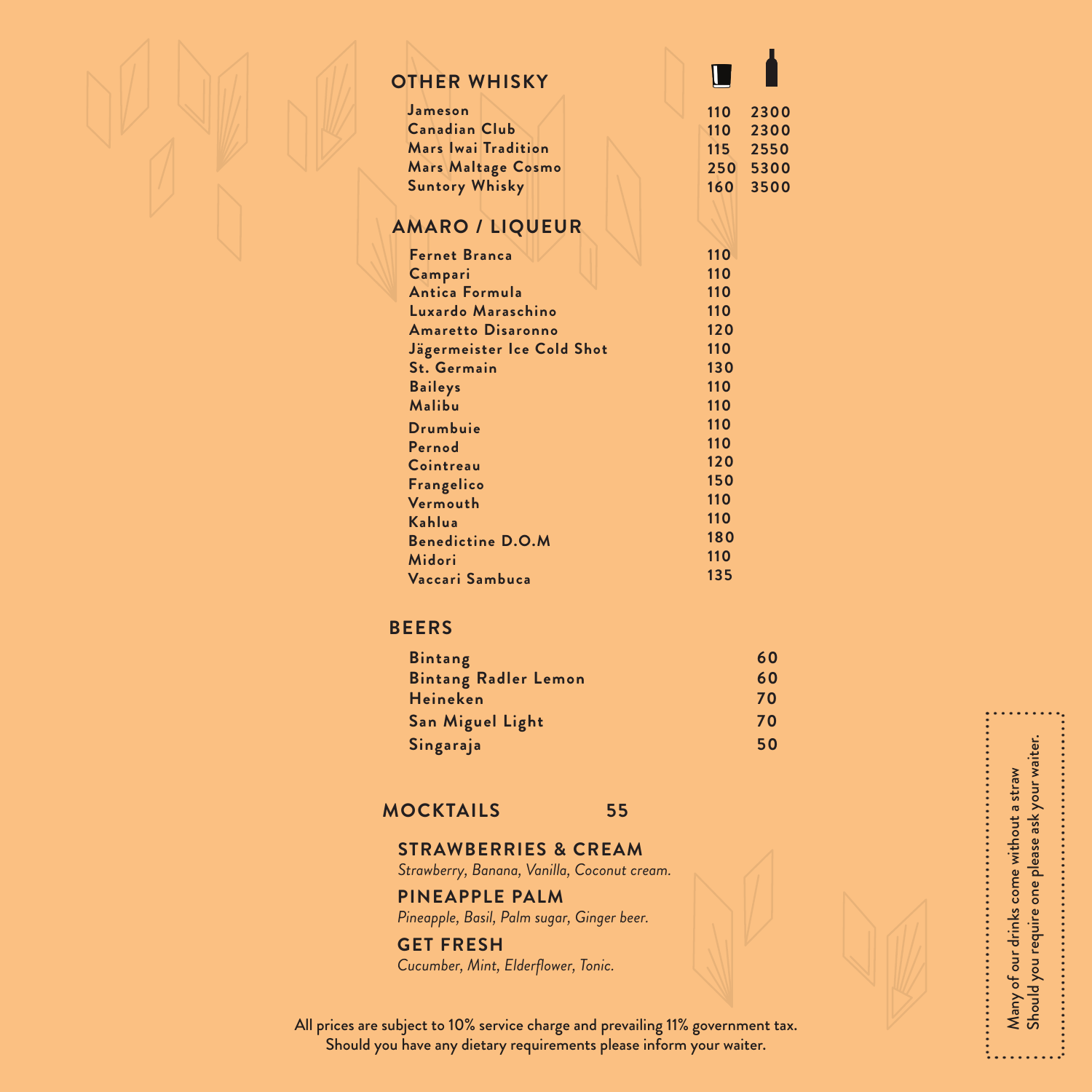#### **COFFEE & TEA**

| <b>COFFEE</b>            |    |
|--------------------------|----|
| <b>Espresso</b>          | 30 |
| Long Black               | 50 |
| Cappuccino               | 55 |
| Latte                    | 55 |
| <b>TEA</b>               |    |
| <b>Earl Grey</b>         | 40 |
| <b>English Breakfast</b> | 40 |
| <b>Green Tea</b>         | 40 |
| Peppermint               | 40 |
| Jasmine                  | 40 |
| Chamomile                | 40 |
|                          |    |

#### **FRESH JUICE 60**

## **Choose up to 3 fruits**

*Watermelon, Orange, Dragonfruit, Apple, Lemon,* **Lime, Beetroot, Carrot, Cucumber** 

## **CHILLED JUICE 50**

**Young Coconut Water Guava Lime Lemon Strawberry Cranberry**

#### **HEALTH TONICS 60**

#### **Jamu**

*A traditional Indonesian concoction with healing properties that has been passed from our ancestor down through the generation as an elixir of life, served chilled, we add our twist to it.*

#### *Ask your waiter for flavour of the day*

All prices are subject to 10% service charge and prevailing 11% government tax. Should you have any dietary requirements please inform your waiter.

Many of our drinks come without a straw<br>Should you require one please ask your waiter. Should you require one please ask your waiter. Many of our drinks come without a straw